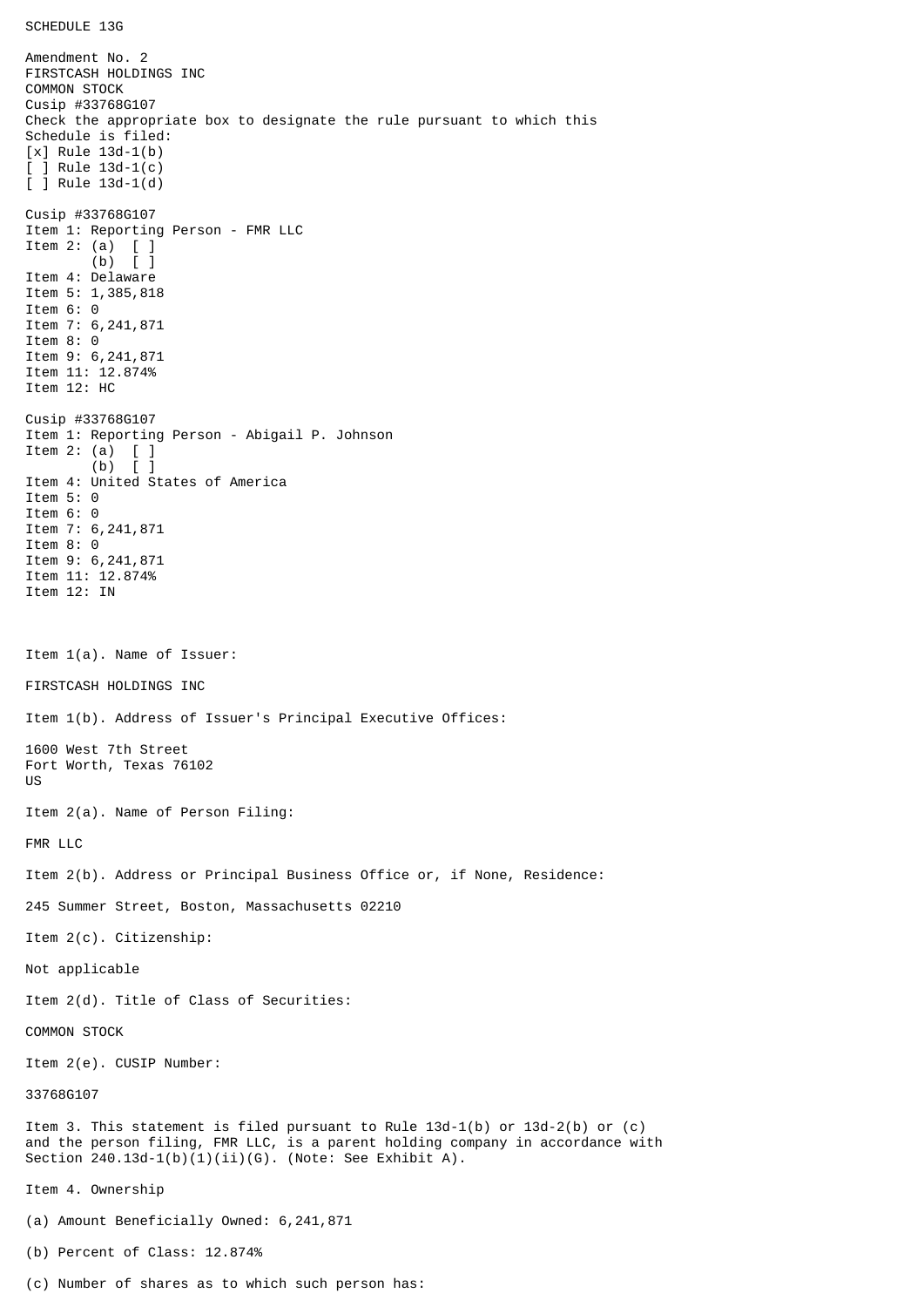(i) sole power to vote or to direct the vote: 1,385,818

(ii) shared power to vote or to direct the vote: 0

(iii) sole power to dispose or to direct the disposition of: 6,241,871

(iv) shared power to dispose or to direct the disposition of: 0

Item 5. Ownership of Five Percent or Less of a Class.

Not applicable.

Item 6. Ownership of More than Five Percent on Behalf of Another Person.

One or more other persons are known to have the right to receive or the power to direct the receipt of dividends from, or the proceeds from the sale of, the COMMON STOCK of FIRSTCASH HOLDINGS INC. No one other person's interest in the COMMON STOCK of FIRSTCASH HOLDINGS INC is more than five percent of the total outstanding COMMON STOCK.

Item 7. Identification and Classification of the Subsidiary Which Acquired the Security Being Reported on By the Parent Holding Company.

See attached Exhibit A.

Item 8. Identification and Classification of Members of the Group.

Not applicable.

Item 9. Notice of Dissolution of Group.

Not applicable.

Item 10. Certifications.

By signing below I certify that, to the best of my knowledge and belief, the securities referred to above were acquired and are held in the ordinary course of business and were not acquired and are not held for the purpose of or with the effect of changing or influencing the control of the issuer of the securities and were not acquired and are not held in connection with or as a participant in any transaction having that purpose or effect.

Signature

After reasonable inquiry and to the best of my knowledge and belief, I certify that the information set forth in this statement is true, complete and correct.

February 8, 2022 Date

/s/ Kevin M. Meagher Signature

Kevin M. Meagher Duly authorized under Power of Attorney effective as of September 28, 2018, by and on behalf of FMR LLC and its direct and indirect subsidiaries\*

\* This power of attorney is incorporated herein by reference to Exhibit 24 to the Schedule 13G filed by FMR LLC on October 9, 2018, accession number: 0000315066-18-002414.

Exhibit A

Pursuant to the instructions in Item 7 of Schedule 13G, the following table lists the identity and Item 3 classification, if applicable, of each relevant entity that beneficially owns shares of the security class being reported on this Schedule 13G.

Entity ITEM 3 Classification

FIAM LLC IA Fidelity Institutional Asset Management Trust Company BK Fidelity Management & Research Company LLC \* IA Strategic Advisers LLC IA